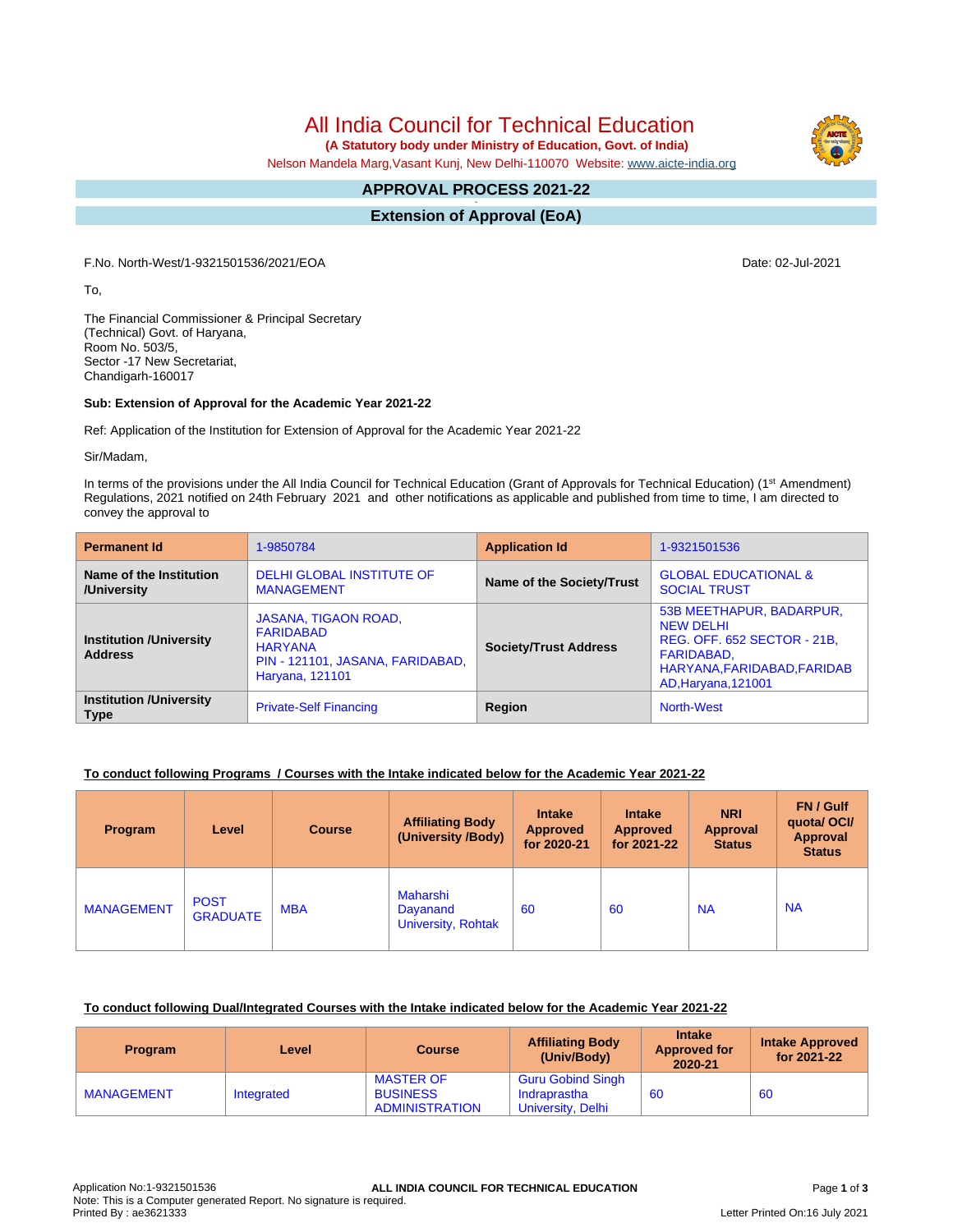|--|--|--|

#### **It is mandatory to comply with all the essential requirements as given in APH 2021-22 (Appendix 6)**

# **Important Instructions**

- 1. The State Government/ UT/ Directorate of Technical Education/ Directorate of Medical Education shall ensure that 10% of reservation for Economically Weaker Section (EWS) as per the reservation policy for admission, operational from the Academic year 2019-20 is implemented without affecting the reservation percentages of SC/ ST/ OBC/ General. However, this would not be applicable in the case of Minority Institutions referred to the Clause (1) of Article 30 of Constitution of India. Such Institution shall be permitted to increase in annual permitted strength over a maximum period of two years.
- 2. The Institution offering courses earlier in the Regular Shift, First Shift, Second Shift/Part Time now amalgamated as total intake shall have to fulfil all facilities such as Infrastructure, Faculty and other requirements as per the norms specified in the Approval Process Handbook 2021-22 for the Total Approved Intake. Further, the Institutions Deemed to be Universities/ Institutions having Accreditation/ Autonomy status shall have to maintain the Faculty: Student ratio as specified in the Approval Process Handbook.
- 3. Strict compliance of Anti-Ragging Regulation, Establishment of Committee for SC/ ST, Establishment of Internal Complaint Committee (ICC), Establishment of Online Grievance Redressal Mechanism, Barrier Free Built Environment for disabled and elderly persons, Fire and Safety Certificate should be maintained as per the provisions made in Approval Process Handbook and AICTE Regulation notified from time to time.
- 4. In case of any differences in content in this Computer generated Extension of Approval Letter, the content/information as approved by the Executive Council / General Council as available on the record of AICTE shall be final and binding.

**Prof.Rajive Kumar Member Secretary, AICTE**

Copy \*\* to:

- **1. The Director of Technical Education\*\*, Haryana**
- **2**. **The Registrar\*\*,** Maharshi Dayanand University, Rohtak
- **3. The Principal / Director,** DELHI GLOBAL INSTITUTE OF MANAGEMENT Jasana, Tigaon Road, Faridabad Haryana Pin - 121101, Jasana,Faridabad, Haryana,121101
- **4. The Secretary / Chairman,** 53B MEETHAPUR, BADARPUR, NEW DELHI REG. OFF. 652 SECTOR - 21B, FARIDABAD, HARYANA FARIDABAD,FARIDABAD Haryana,121001

#### **5. The Regional Officer,** All India Council for Technical Education Plot No. 1A, 5th Floor, DTE(Pb..) Building, Dakshin Mark, Sector 36-A, Chandigarh-160 036